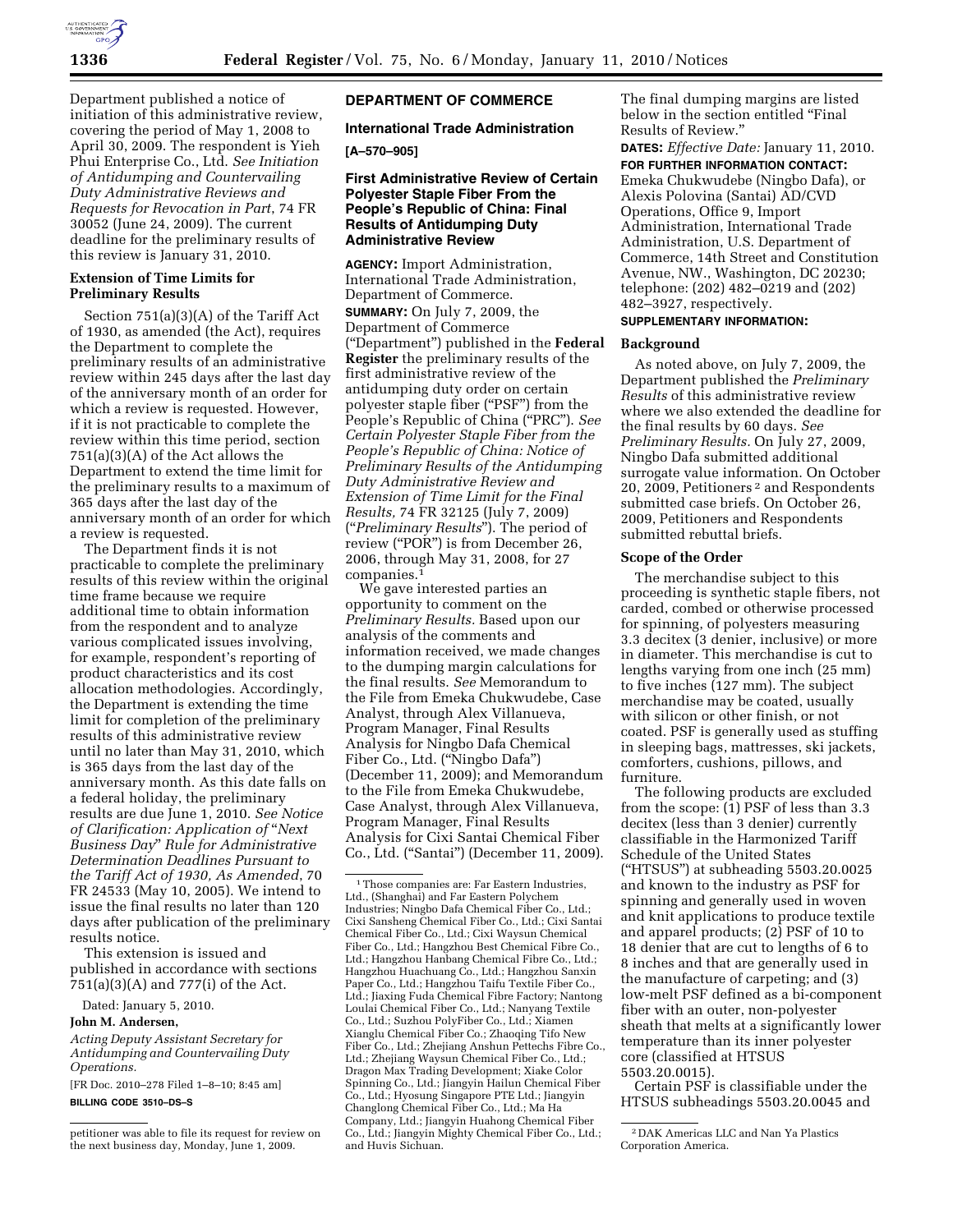5503.20.0065. Although the HTSUS subheadings are provided for convenience and customs purposes, the written description of the merchandise under the orders is dispositive.

# **Verification**

Pursuant to section 351.307(b)(iv) of the Department's regulations, we conducted verifications of respondents' questionnaire responses.3

#### **Analysis of Comments Received**

All issues raised in the case and rebuttal briefs by parties to these reviews are addressed in the "First" Antidumping Administrative Review of Certain Polyester Staple Fiber from the People's Republic of China: Issues and Decision Memorandum for the Final Results,'' (''Decision Memo''), which is hereby adopted by this notice. A list of the issues which parties raised and to which we respond in the Decision Memo is attached to this notice as an Appendix. The Decision Memo is a public document and is on file in the Central Records Unit (''CRU''), Main Commerce Building, Room 1117, and is accessible on the Department's Web site at *http://www.trade.gov/ia.* The paper copy and electronic version of the memorandum are identical in content.

#### **Separate Rates**

In the *Preliminary Results,* we determined that the following companies met the criteria for separate rate status: Far Eastern Industries, Ltd., (Shanghai) and Far Eastern Polychem Industries; Cixi Sansheng Chemical Fiber Co., Ltd.; Cixi Waysun Chemical Fiber Co. Ltd., Hangzhou Best Chemical Fibre Co., Ltd.; Hangzhou Hanbang Chemical Fibre Co., Ltd.; Hangzhou Huachuang Co., Ltd.; Hangzhou Sanxin Paper Co., Ltd.; Hangzhou Taifu Textile Fiber Co., Ltd.; Jiaxing Fuda Chemical Fibre Factory; Nantong Loulai Chemical Fiber Co., Ltd.; Nanyang Textile Co., Ltd.; Xiamen Xianglu Chemical Fiber Co.; Zhaoqing Tifo New Fiber Co., Ltd.; Zhejiang Anshun Pettechs Fibre Co., Ltd.; and Zhejiang Waysun Chemical Fiber Co., Ltd. We received no comments on the Department's preliminary finding that these companies qualify for a separate rate. Therefore, for the final results, these companies will continue to receive the separate rate.

In the *Preliminary Results,* we stated that the following 10 companies did not submit either a separate-rate application or certification: Dragon Max Trading Development; Xiake Color Spinning Co., Ltd.; Jiangyin Hailun Chemical Fiber Co., Ltd.; Hyosung Singapore PTE Ltd.; Jiangyin Changlong Chemical Fiber Co., Ltd.; Ma Ha Company, Ltd.; Jiangyin Huahong Chemical Fiber Co., Ltd.; Jiangyin Mighty Chemical Fiber Co., Ltd.; Huvis Sichuan; and Suzhou PolyFiber Co., Ltd. We received no comments on the Department's preliminary finding that these 10 companies do not qualify for a separate rate. Therefore, for the final results, these companies will remain part of the PRC-wide entity and subject to the PRCwide entity rate.

#### **Changes Since the Preliminary Results**

Based on a review of the record as well as comments received from parties regarding our *Preliminary Results,* we have made revisions to the margin calculation for Ningbo Dafa and Santai in the final results. Specifically, we have updated the surrogate value for steam coal. *See* Decision Memo at Comment 1a. For all changes to the calculations of Ningbo Dafa and Santai, *see* the Decision Memo and company specific analysis memoranda.

#### **Final Results of Review**

The weighted-average dumping margins for the POR are as follows:

# CERTAIN POLYESTER STAPLE FIBER FROM THE PEOPLE'S REPUBLIC OF CHINA

| Manufacturer/exporter | Weighted average<br>margin (percent) |
|-----------------------|--------------------------------------|
|                       | 0.00                                 |
|                       | * 0.02                               |
|                       | 4.44                                 |
|                       | 4.44                                 |
|                       | 4.44                                 |
|                       | 4.44                                 |
|                       | 4.44                                 |
|                       | 4.44                                 |
|                       | 4.44                                 |
|                       | 4.44                                 |
|                       | 4.44                                 |
|                       | 4.44                                 |
|                       | 4.44                                 |
|                       | 4.44                                 |
|                       | 4.44                                 |
|                       | 4.44                                 |
|                       | 4.44                                 |
|                       | 44.30                                |

\* *De minimis.* 

Review of Certain Polyester from the People's Republic of China,'' dated October 7, 2009. Between September 5, 2009, and September 11, 2009, we conducted a verification of Ningbo Dafa. *See*  ''Memorandum to the File through Alex Villanueva, Program Manager, Office 9, from Emeka Chukwudebe, Case Analyst, Office 9, and Alexis Polovina, Case Analyst, Office 9, re: Verification of

<sup>3</sup>Between August 31, 2009, and September 4, 2009, we conducted a verification of Santai. *See*  ''Memorandum to the File through Alex Villanueva, Program Manager, Office 9, from Alexis Polovina, Case Analyst, Office 9, and Emeka Chukwudebe, Case Analyst, Office 9, re: Verification of the Sales and Processing Response of Cixi Santai Chemical Fiber Co., Ltd. in the Antidumping Administrative

the Sales and Factors Response of Ningbo Dafa Chemical Fiber Co., Ltd. (''Ningbo Dafa'') in the Antidumping First Administrative Review of Certain Polyester Staple Fiber (''PSF'') from the People's Republic of China ("China")," dated October 8, 2009.